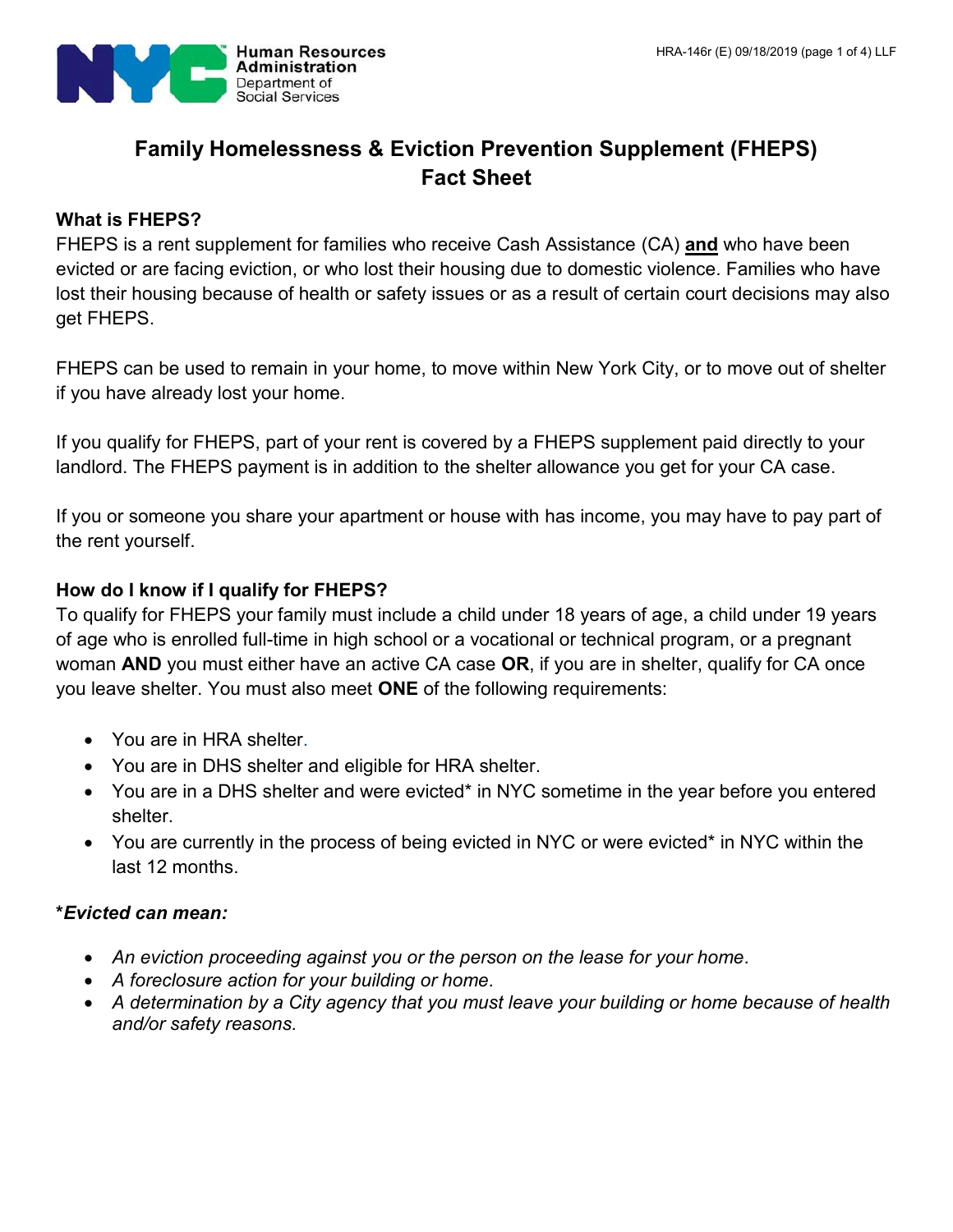# **How long can I get FHEPS?**

Eligible families can get FHEPS for up to five years. You can apply for an extension of FHEPS if you still need help. Your household must meet all eligibility requirements and prove that you have good cause for needing an extension.

# **How do I know what FHEPS is going to pay my landlord and how much I will have to pay?**

The amount of a household's FHEPS rent supplement will depend on your household's income and the number of people in your household. The amount is decided when your FHEPS application is approved.

Many families will have their entire rent covered by FHEPS and their CA shelter allowance. However, there are two important exceptions when you or a household member may be required to pay a portion of your rent:

- If someone in your household receives CA and has income, such as from a job.
- If your household includes someone who is not required to be on your CA case, such as someone who receives SSI.

# **You must pay your landlord the difference between what HRA pays and the amount of your rent.**

#### **How do I know what size apartment I should look for?**

FHEPS is based on a Maximum Rent and not an apartment size. The Maximum Rent amount will generally be the amounts on the chart below (some exceptions apply):

| <b>FHEPS Program Maximum Rent Chart<sup>‡</sup></b> |         |         |         | (as of October 2019) |         |
|-----------------------------------------------------|---------|---------|---------|----------------------|---------|
| <b>Family Size</b>                                  |         | 2       | 3       |                      | 5       |
| Max Rent                                            | \$1,265 | \$1,323 | \$1,580 | \$1,580              | \$2,040 |
| <b>Family Size</b>                                  | 6       |         | 8       | 9                    | 10      |
| Max Rent                                            | \$2,040 | \$2,291 | \$2,291 | \$2,639              | \$2,639 |

**‡***These maximum rents are available for families who are using FHEPS to move to a new apartment. The maximum available rent may be lower for families who are using FHEPS to keep their apartment.*

# **Please note that landlords are not allowed to charge any fees other than what is legally stated**

**in the lease.** You should not agree to any side deals and should immediately call HRA at **311** or **929-221-0043** to tell us about any such requests.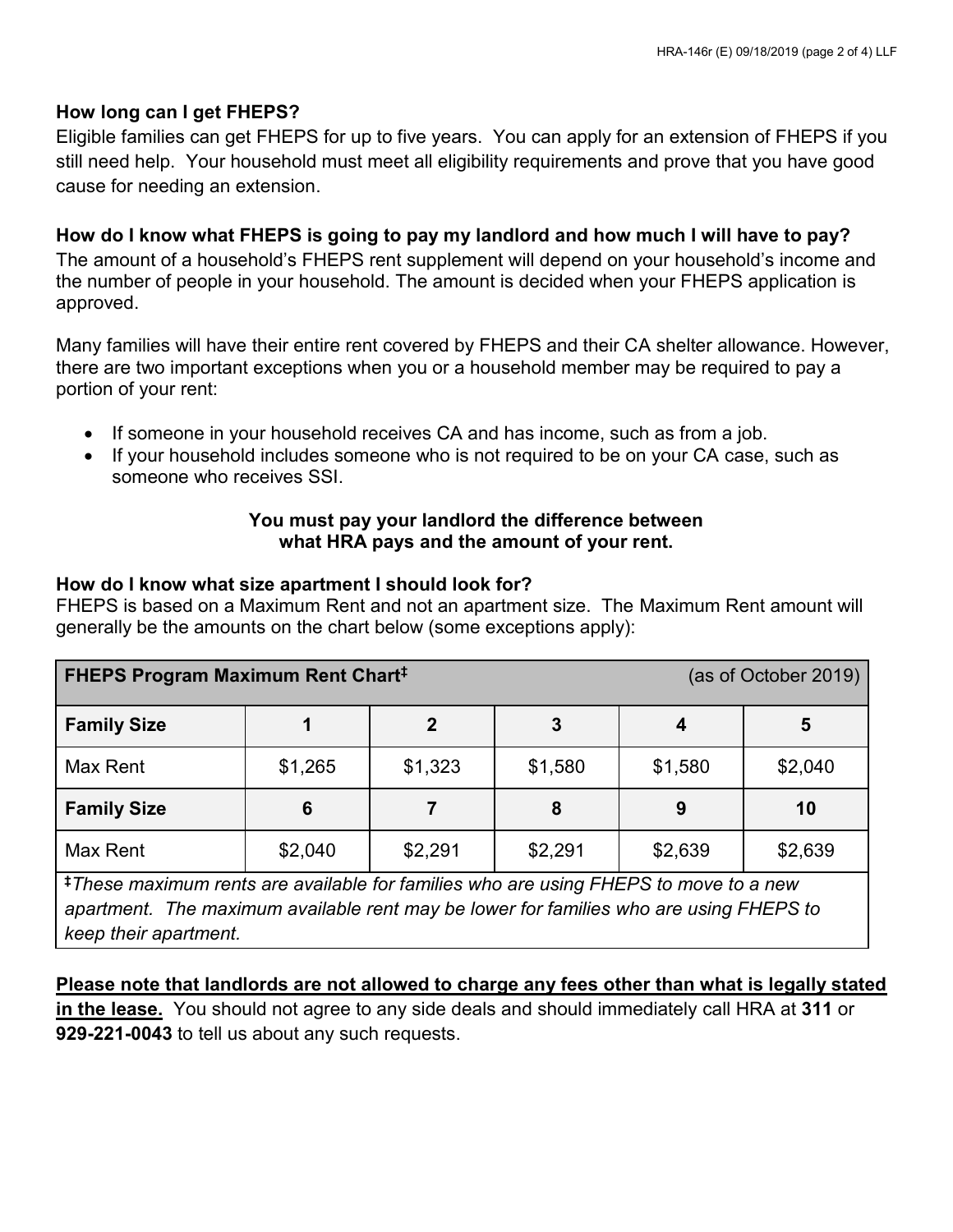You must be able to remain in the home you find for at least 12 months. An agreement or a lease in writing that says you can live in the home for 12 more months is required when you apply. All leases are between you and your landlord. The City is not a party to the lease.

#### **Can I stay in the apartment I live in if I owe unpaid rent?**

In order to receive payments for unpaid rent, which is also sometimes called "rent arrears," you must be able to stay in your apartment for at least 12 more months and have a lease or agreement in writing from your landlord.

A FHEPS payment of up to \$9,000 may be issued on behalf of an eligible family to pay the family's portion of unpaid rent for any period of time when the family lived in the apartment. Your family did not have to be the tenants of record when the rent was first due. If a request is made for a payment that is greater than \$9,000, it will be considered on a case-by-case basis.

# **What else do I need to know about FHEPS?**

HRA needs to know about changes on your case. Changes **may increase or lower** your FHEPS rent supplement.

You **must** let HRA know if **any** of the following changes happen:

- Your rent changes.
- The landlord or the person that you pay rent to changes.
- The number of people on your CA case changes (for example, if there is a new baby in the household).
- The income of the people living in the apartment changes.

Also, if a household member does not do something HRA asks and they are sanctioned, the amount of your FHEPS supplement may change.\*\*

*\*\*When a household member is sanctioned, the household's CA grant and shelter allowance will be lower. If a sanction happens, your FHEPS supplement will also be lower. You will have to pay the amount that the shelter allowance and FHEPS supplement are lowered by directly to your landlord for as long as the sanction is in place.*

The FHEPS rent supplement amount **will stop** if **either** of the following happens:

- Your family no longer has a CA case.
- Your family no longer has a child under 18 years of age **or** under 19 years of age who is a full-time student regularly attending a secondary school or the equivalent level of vocational or technical training.

**You must report any of these changes to HRA within 10 days. These changes may change the amount of your shelter allowance, FHEPS benefit, or FHEPS eligibility.**